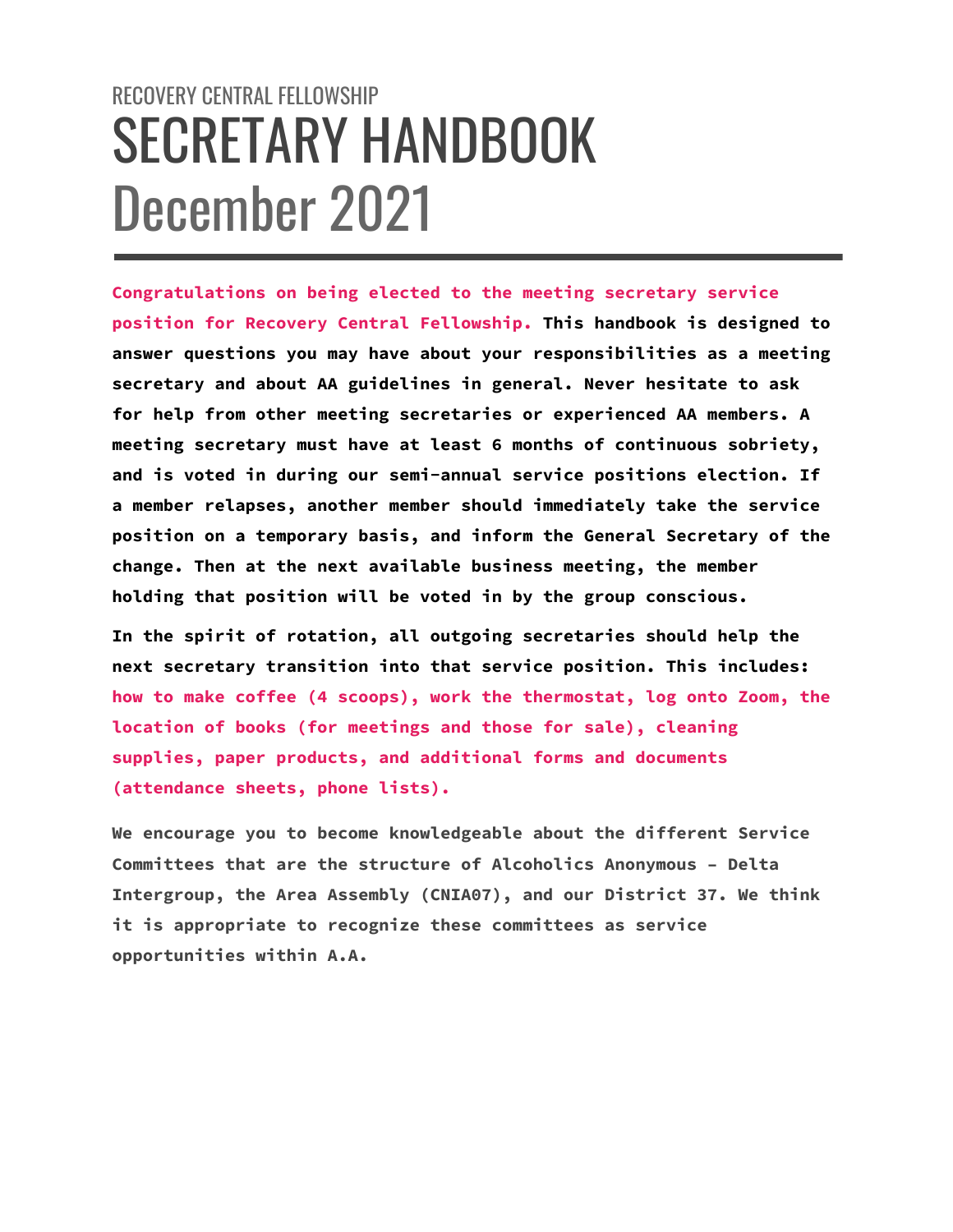#### GROUP SECRETARY:

It is suggested that a group Secretary have at least six months of continuous sobriety; be free to attend meetings during the term of office. The Secretary may perform some, if not all, of the following:

- May be responsible for opening the meeting facility and setting up for the meeting.
- Start and close all meetings on schedule.
- Welcome newcomers and visitors.
- Select members to read "Preamble", "How It Works", "Traditions" and other group approved readings. (ex. "More about Alcoholism")
- Make A.A. related announcements.
- Pass the 7th Tradition baskets and manage the contributions.
- Make sure the group's information is current with the Central Office, Area Assembly and the General Service Office.
- **AA meetings start and close on time.**
- **Meeting secretaries are responsible for cleaning the fellowship hall after the meeting**
- If you're going to secretary a night consider having someone there to escort you to your vehicle.

A chairperson is invited, if appropriate at your group, to share their experience, strength, and hope with the group. It is suggested that the chairperson be invited at least a week or more in advance. The recommended length of sobriety for a chairperson is at least six months. Inviting A.A. members from outside your own group is vital for a fresh viewpoint.

Inform your chairperson about the length of the meeting and the recommended time they should share their story with the group (usually 10-15 minutes for a discussion meeting, 30 - 45 minutes for a speaker meeting — whatever is appropriate with the format established by the conscience of your group). If your group is a step, traditions,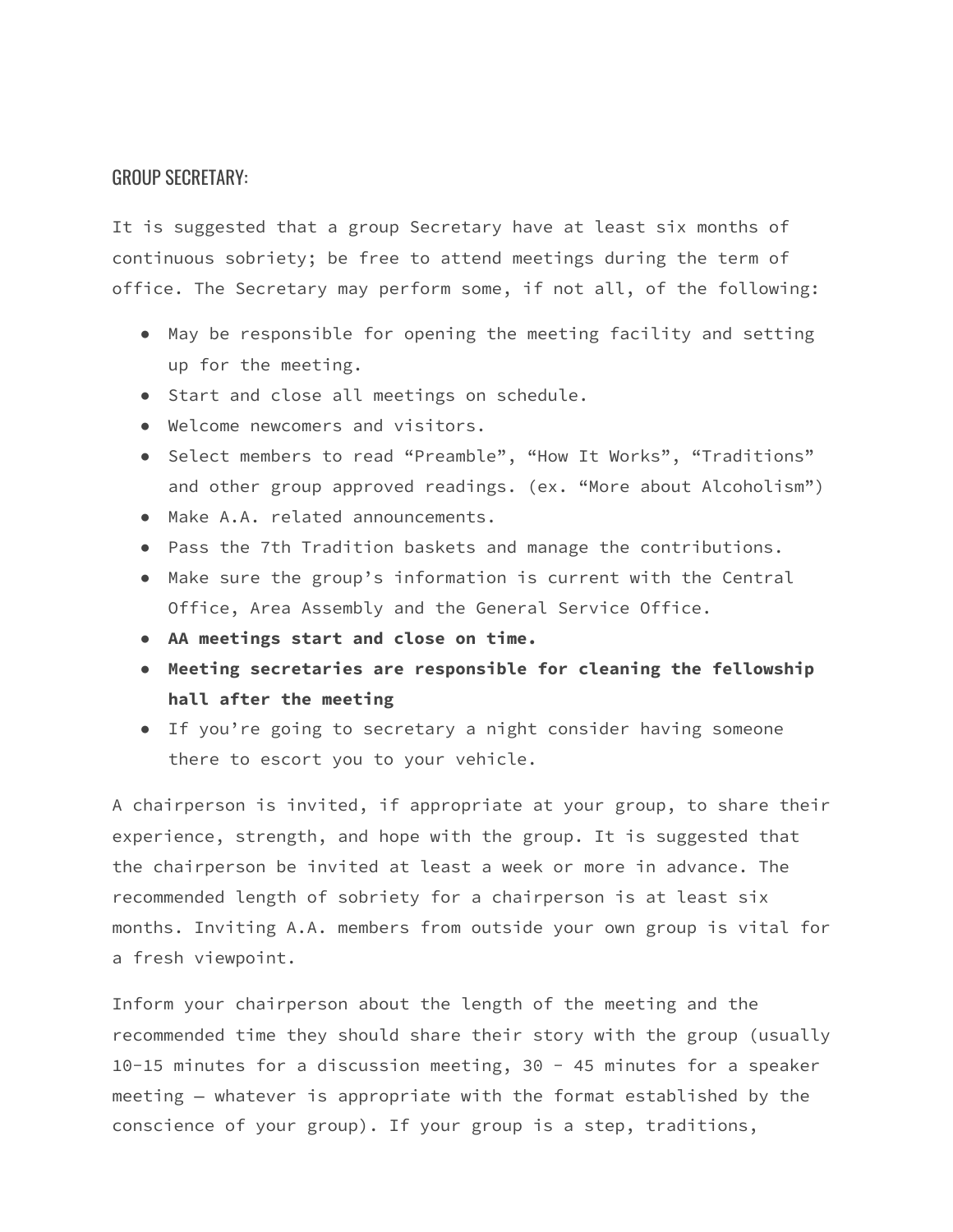concepts, or book study, advise the chairperson if they are to speak specifically to a reading.

Depending on the group conscience, it may be included in your meeting's format that members should "share briefly," "only once," "raise your hand to be acknowledged," etc.

No individual, drunk or sober, should be permitted to interrupt repeatedly or otherwise disturb an A.A. meeting. Anyone who tends to monopolize the discussion should be tactfully discouraged, perhaps by interrupting gently and saying "Thank you - to allow everyone a chance to speak, does someone else also want to share?" or "It sounds as if it would be helpful if you stayed after the meeting to meet and talk with some of the men/women in our group", and going on to the next person. If the Chairperson seems unable to do this, it is the responsibility of the Group Secretary to shoulder this (albeit uncomfortable) responsibility. This also applies if someone, especially a newcomer, seems to be disclosing information that may not be appropriate at group level.

# Meeting Format

The meeting format is the Secretary's guide for conducting the A.A. meeting for a Group. It is a set of directions on how to conduct the meeting that has been adopted by the group. Every group should have a written format for the Secretary to follow.

There are no set rules on how a group should conduct its meetings (each group is autonomous). Group formats are as individual and as different as the people who attend A.A. meetings. Changes to meeting formats are discussed and approved by a group conscience. No single member should take it upon themselves to change a meeting format.

In this area, groups frequently read "How It Works" and the "Twelve Traditions" from the Big Book of Alcoholics Anonymous. Some groups may also choose to read "The Promises from pages 83 and 84 of the Big Book, the first two pages of Chapter Three from the Big Book, etc.)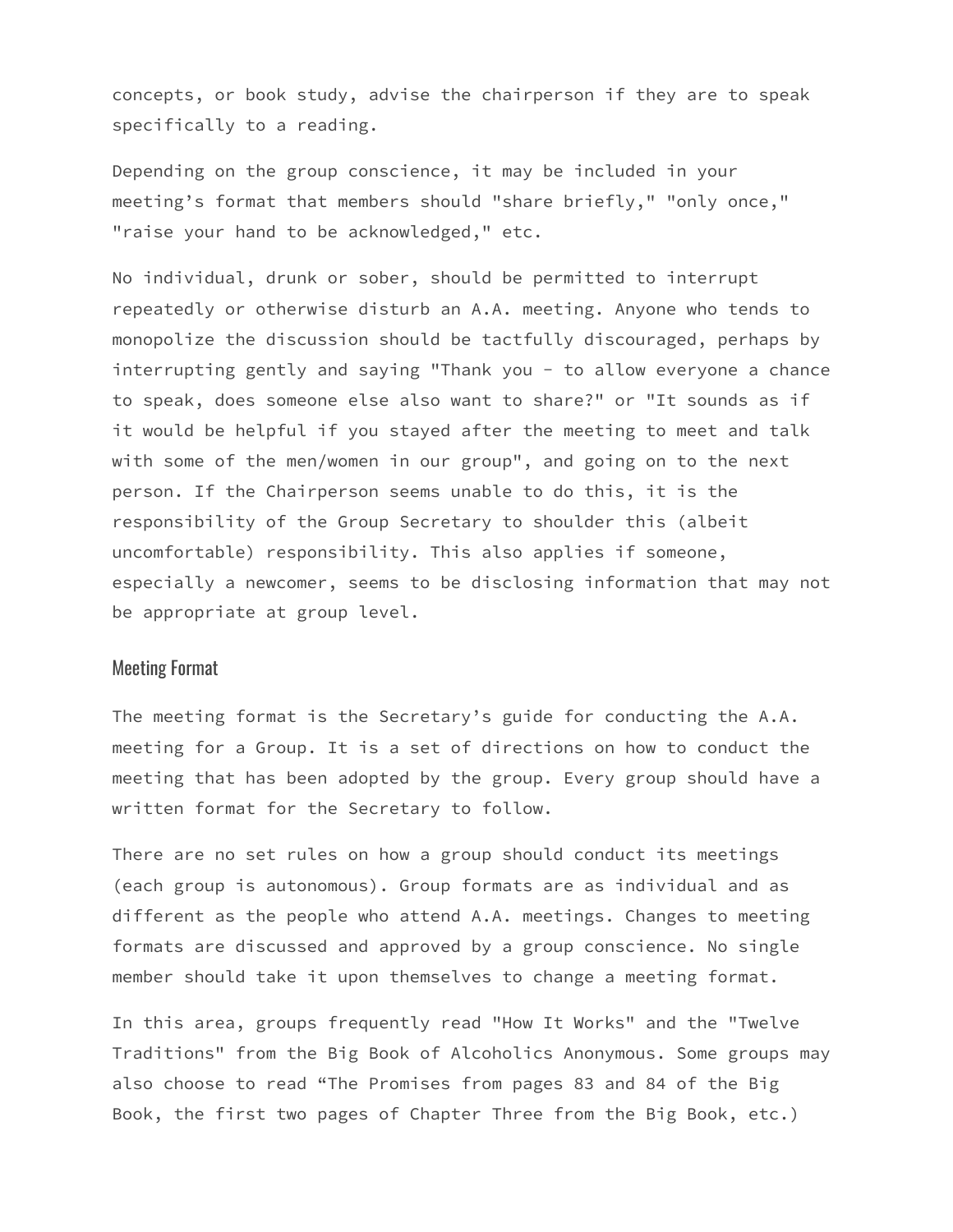Readings are NOT required as a part of any group's meeting format. Each group is autonomous.

The format lets the Group Secretary know when readings take place, when the group has chosen to have the basket passed for the Seventh Tradition (i.e., beginning of the meeting, during group announcements, at the end, after the break, etc.), when to ask for newcomers, visitors, A.A. birthdays, etc.

The meeting format should be reviewed by the Group Conscience from time to time (annual group inventory?) to assure that the format is up-to-date and continues to meet the group's needs. Via the group conscience, the format can be modified as necessary.

On the following pages is an example of a meeting format. Each group is encouraged to adopt a format that suits those who regularly attend that group.

The meeting format establishes when the seventh tradition basket(s) are passed (i.e., beginning of the meeting, after the chairperson's share, at the end, with announcements, etc.). Many groups in this area choose to make announcements during the seventh tradition so that the baskets are not passed while members are sharing. The pink H&I can should be passed separately from the seventh tradition baskets (i.e., in a different direction, delayed from the basket(s), etc.)

#### Group Conscience

We hear the phrase "Group Conscience" often in A.A. This concept is fundamental and vital to the operation and functioning of AA at all levels. It flows out of our 2nd Tradition, "but one ultimate authority". An issue is brought before the Group. It is a practice in AA that we try to have substantial unanimity, but we also listen to the minority opinion. An example of when the Group Conscience can be used during a meeting is if there is a request to change the format from speaker meeting to bookstudy.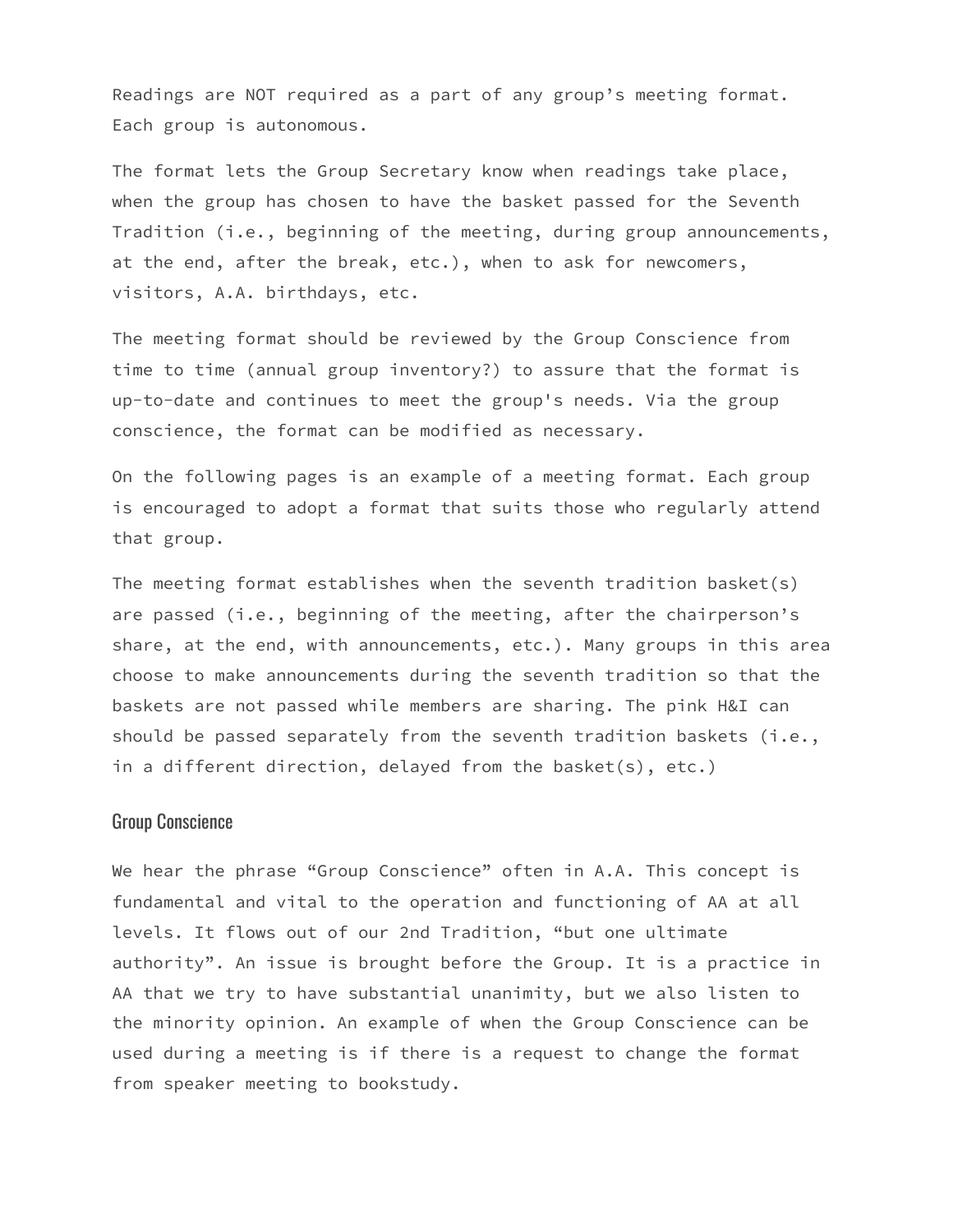### OTHER IDEAS ON MEETING FORMAT

Each group is autonomous. Through the group conscience each group decides on the meeting format for their meeting. Whatever your group conscience decides, it is suggested that a meeting format be followed to maintain a good meeting environment. Here is a list of other meeting formats:

- Reading just the 12 steps (rather than all of "How It Works")
- Reading the long form of the 12 traditions (sometimes just once a month, or the long form of the tradition for the month)
- Reading the 9th step promises on pages 83 and 84 of the Big Book (or other promises from the Big Book (i.e., 5th Step promises on page 75, etc.)
- Reading promises other than the 9th step promises
- Reading the first two pages of Chapter 3 if a newcomer is present
- Reading the first three paragraphs of Chapter 11
- Reading the last four paragraphs of Chapter 11
- Reading the "Spiritual Experience"(Appendix II in the back of the Big Book)
- Reading a short story from the Grapevine
- Reading a short portion of any other A.A. approved literature

Closing the meeting: In this area most meetings choose to close meetings with The Lord's Prayer, The Serenity Prayer, or "I am Responsible" statement. Your group may choose to close however the group conscience decides. Some other ideas are closing with the 3rd step prayer, 7th step prayer, or the 11th step prayer — or no prayer.

### Frequently Asked Questions

## **What is an A.A. Group?**

(From the pamphlet A.A. Group - Revised) The long form of Tradition Three states, "Our membership ought to include all who suffer from alcoholism. Hence we may refuse none who wish to recover. Nor ought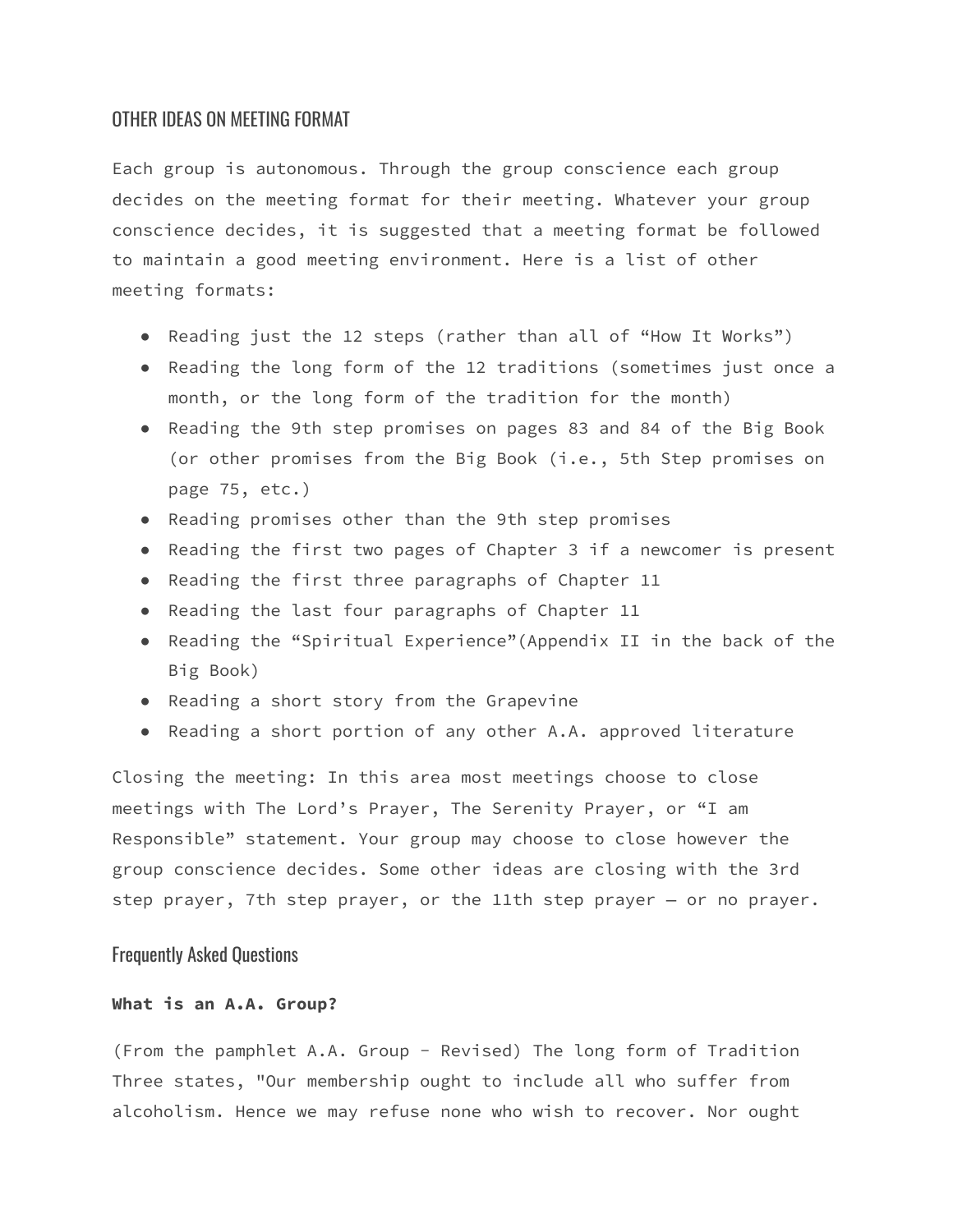A.A. membership ever depend upon money or conformity. Any two or three alcoholics gathered together for sobriety may call themselves an A.A. group, provided that as a group, they have no other affiliation."

#### **What is the difference between "Open" and "Closed" A.A. meetings?**

(From the pamphlet A.A. Group - Revised) The purpose of all A.A. meetings, as the Preamble states, is for A.A. members to "share their experience, strength and hope with each other that they may solve their common problem and help others to recover from alcoholism." Toward this end, A.A. groups have both open and closed meetings.

Closed meetings are for A.A. members only, or for those who have a drinking problem and "have a desire to stop drinking."

Open meetings are available to anyone interested in Alcoholics Anonymous' program of recovery from alcoholism. Nonalcoholics may attend open meetings as observers only.

At both open and closed meetings, the A.A. chairperson may request that participants confine their discussion to matters pertaining to recovery from alcoholism. Whether open or closed, A.A. group meetings are conducted by A.A. members who determine the format of their meeting.

#### **What is a Home Group?**

When members are new to Alcoholics Anonymous, they are shown many different meetings in a variety of different formats. The meetings are filled with a blur of different faces. In the beginning, this is okay, but most of us reach the point where we find it necessary to identify with one place and one group of people on a regular basis, the Home Group. A Home Group is a place where we let people get to know us and we begin to feel comfortable with our new way of life. The faces are no longer a blur; they belong to real people.

Time passes, and before you know it, you find yourself at a business meeting. A member begins to experience the unorganized organization of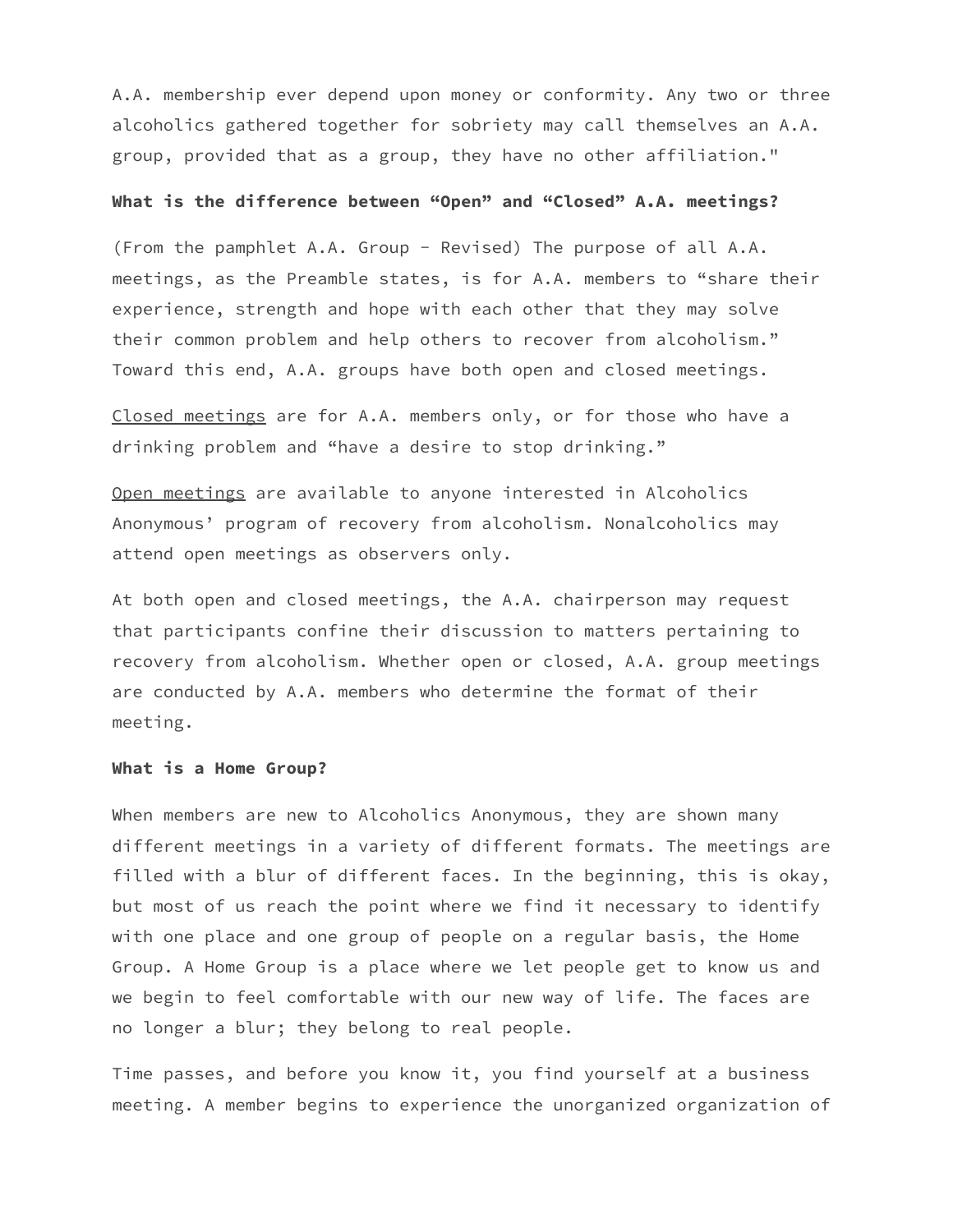Alcoholics Anonymous. It becomes apparent that the members of your Home Group are willing to be responsible for the happenings of their group. Almost immediately, new members may find themselves with service commitments as a coffee maker or greeter. It can happen so fast and it is at this moment that most of us began to realize that the group has put faith and trust in us and is willing to give us a chance. The first chance many of us have had in awhile. As we make a commitment to our Home Group we find that we are now able to begin to reach out to help others.

The Home Group reinforces the fact that A.A. is not just about stopping drinking and attending meetings. It fosters sharing and identifies the needed steps and traditions. The Home Group introduces service and the service structure to its' members and shows us a new pathway to walk. It is in our Home Group that we vote on matters concerning A.A. as a whole. (Also see the Home Group on page 18 in the pamphlet A.A. Group - Revised and the book, published by the Grapevine, "Home Group: The Heartbeat of A.A.")

#### **What is a Business Meeting?**

In this area "Business Meeting" and "Group Conscience" are often two different things, but in other areas the terms are sometimes synonymous.

A business meeting (or Steering Committee meeting) is where the group's business gets accomplished. Reports from the group Treasurer, Intergroup Reps, GSRs, H&I Reps, NCCAA delegates, Grapevine, Coffee person, etc. are usually made at the Group business meeting. In addition to reports, any issues, problems, ideas, etc. are discussed at business meetings. A sense of humor, cooling-off periods, patience, courtesy, willingness to listen and wait, a sense of fairness, and trust in a Power greater than ourselves has been found to be more useful than legalistic arguments or personal accusations.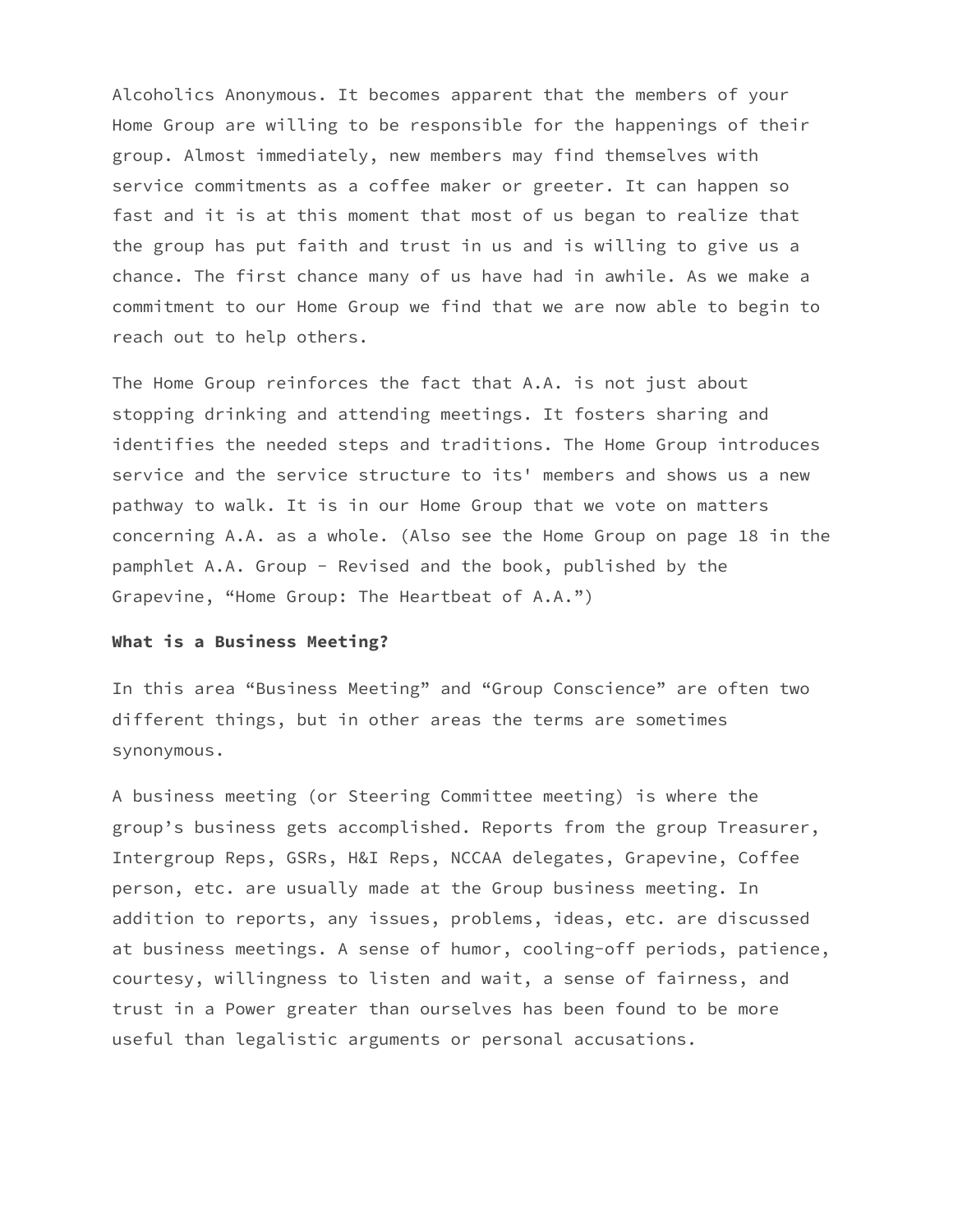Business meetings are generally attended by A.A. members that consider the Group their "home group," or that regularly attend the meeting and have a vested interest in how the Group and it's meetings are run.

Many groups have found that they can apply some of the ideas in Bill W.'s "Twelve Concepts for World Service" in their group conscience.

It is recommended that A.A. groups hold a business meeting on a regular, established basis. Recovery Central has our Business Meeting on the Third Friday of every month. It is an open meeting, and anyone can attend. Secretaries and Trusted Servants are encouraged to attend.

See "Informed Group Conscience" below. For more information, refer to the A.A. World Services publication "The A.A. Service Manual combined with Twelve Concepts for World Service". Your GSR will be a good resource for this book. (Also, see Group Problems on page 37 of the pamphlet "A.A. Group – Revised".)

#### **What is an "informed group conscience"?**

Decisions made in a group conscience are more than arithmetic, or a "yes" and "no" count. It is not just a vote. A.A. is a spiritual movement, and so the "ultimate authority" is the spiritual concept of the "group conscience".

The voice of the group is heard when all points of view of an item of discussion are heard, including the minority opinion. All available information on a given subject is presented, and all ideas, including those of the minority, get thoughtful attention. The group conscience should express a comfortable majority, as opposed to a "simple majority" opinion within the group, so that most of the group's members support the final decision.

Each member who wishes to do so should be given the opportunity to express an opinion. Gifted speakers can sometimes sway others, so the minority voice must always be heard. A group conscience decision is a process that may take time (weeks or even longer). The greatest enemy